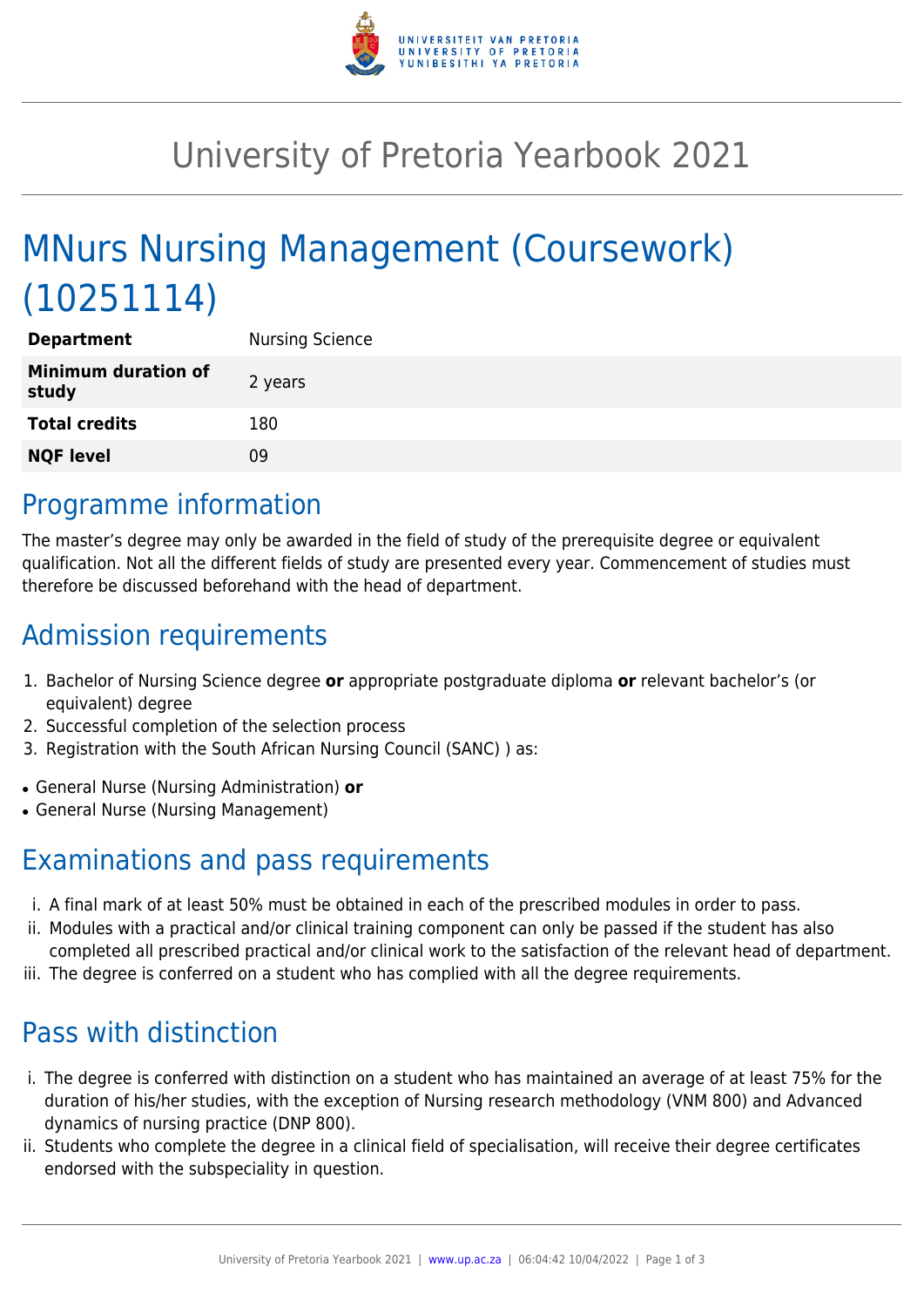

## Curriculum: Year 1

**Minimum credits: 180**

### **Core modules**

#### **Advanced dynamics of nursing practice 800 (DNP 800)**

| <b>Module credits</b>         | 40.00                                              |
|-------------------------------|----------------------------------------------------|
| <b>NQF Level</b>              | 09                                                 |
| <b>Prerequisites</b>          | No prerequisites.                                  |
| <b>Contact time</b>           | 2 discussion classes per week, 6 lectures per week |
| <b>Language of tuition</b>    | Module is presented in English                     |
| <b>Department</b>             | <b>Nursing Science</b>                             |
| <b>Period of presentation</b> | Semester 2                                         |

#### **Nursing research methodology 801 (VNM 801)**

| <b>Module credits</b>         | 0.00                           |
|-------------------------------|--------------------------------|
| <b>NQF Level</b>              | 09                             |
| <b>Language of tuition</b>    | Module is presented in English |
| <b>Department</b>             | <b>Nursing Science</b>         |
| <b>Period of presentation</b> | Year                           |
| <b>Module content</b>         |                                |
| *Attendance module only.      |                                |